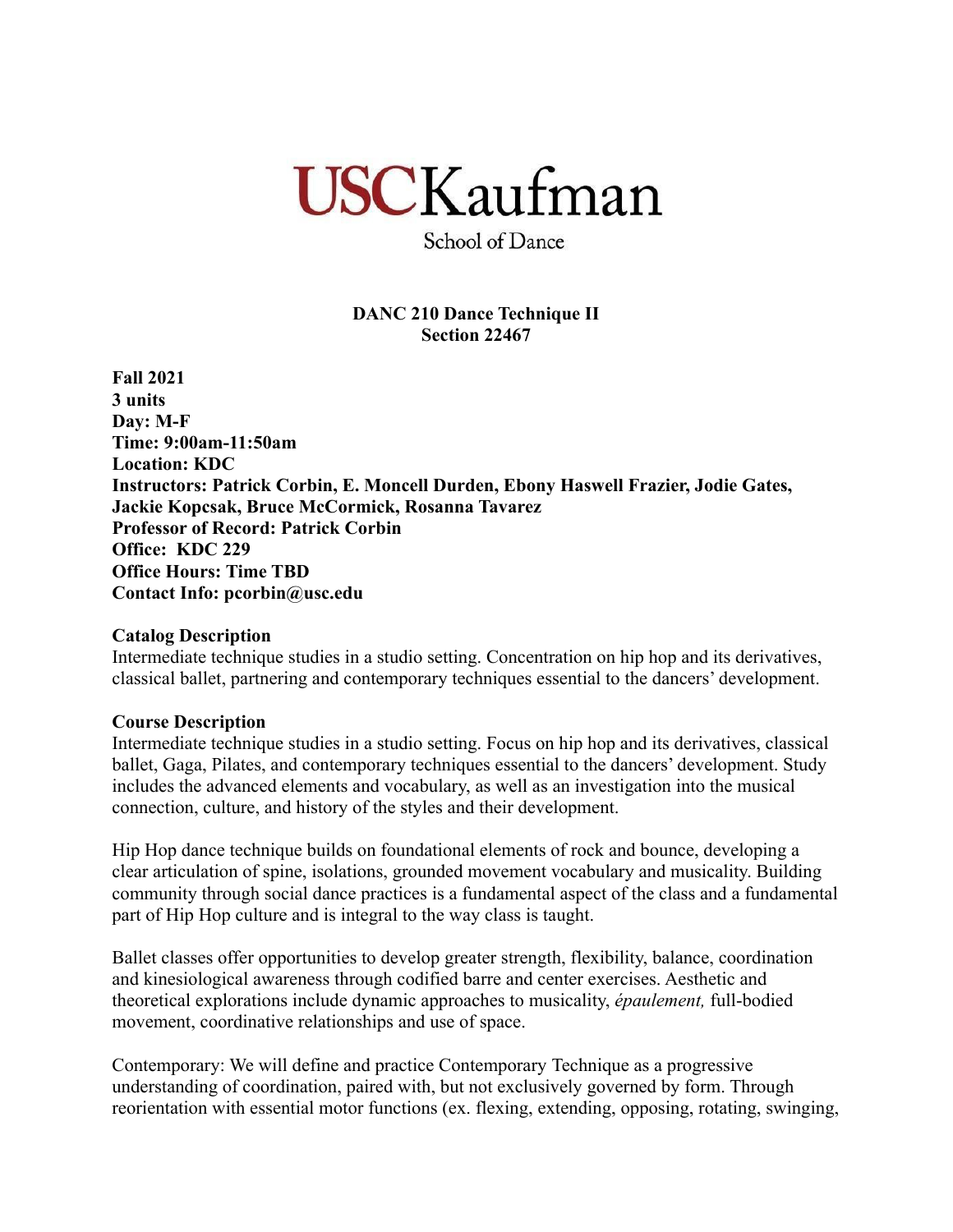shifting weight, falling) we will practice increasing our capacity for observing what is happening and then shaping responses to the motivations leading our physical bodies in space.

Pilates: This class uses mat exercises designed to promote healthy movement practices and to develop strength, balance, flexibility and coordination. Principles of basic anatomy and kinesiology may be integrated with principles of Pilates mat training.

Countertechnique: The learning and practice of Countertechnique and its movement principles. Within a clear structure of exercises, the Countertechnique class thoroughly prepares the body for rehearsal and performance, enabling dancers to move bigger, more fluidly and more spatially, while becoming stronger and more flexible. By continuously and sequentially directing parts of the body away from each other in space, Countertechnique allows the moving dancer to work with an ever-changing dynamic balance. This dynamic balance reduces the pressure on the overall body structure and can be changed at any given moment.

## African Dance/Drumming:

African Dance **-** This course will look at African cultural traditions, their evolution, development, with focus on rhythm, songs, and culture as well as dance choreography traditionally performed for rites of passage, courtship, and other cultural occasions. African dance is distinctive and is characterized by total body articulation and simultaneous emphasis on various parts of the body as it moves in time to the music. In Africa, dance forms are an important part of ritual ceremonies that mark the experiences of one's life, teach social values and offer praise, depict stories and re-enact histories of the community, communicate with ancestors, and work therapeutically to heal the sick. Dance plays an important part in ceremonial rituals and rites of passage. Students will learn traditions related to specific ethnic groups and regions of West and Central Africa and learn dance forms that have an important part of ritual ceremonies that mark the experiences of one's life, teach social values and offer praise, depict stories and re-enact histories of the community, communicate with ancestors, and work therapeutically to heal the sick. They will learn that African dance plays an important part in ceremonial rituals and rites of passage. Students will learn African history as it relates to the dances. They will also look at the influences African dance has had on Western dance and music.

Drumming - Rhythm renews us is no secret. Drumming is Rhythm....

Drumming induces deep relaxation, lowers blood pressure, and reduces stress. Stress, according to current medical research, contributes to nearly all disease and is a primary cause of such life-threatening illnesses as heart attacks, strokes, and immune system breakdowns.

Throughout history, drumming has been a part of performing rituals, marking significant transitions, and celebrating life's cycles. Our lives are infused with rhythm beginning at the very moment we first sense our mother's heartbeat in her womb.

In this course we will use drumming to help reduce stress and induce relaxation. We will also learn the rhythms of the African dances we will be learning. Drumming also helps with overall musicality in all dance forms.

## Partnering

The exploration of weight sharing and trust to build both physical strength and tangible connection through dancing with another.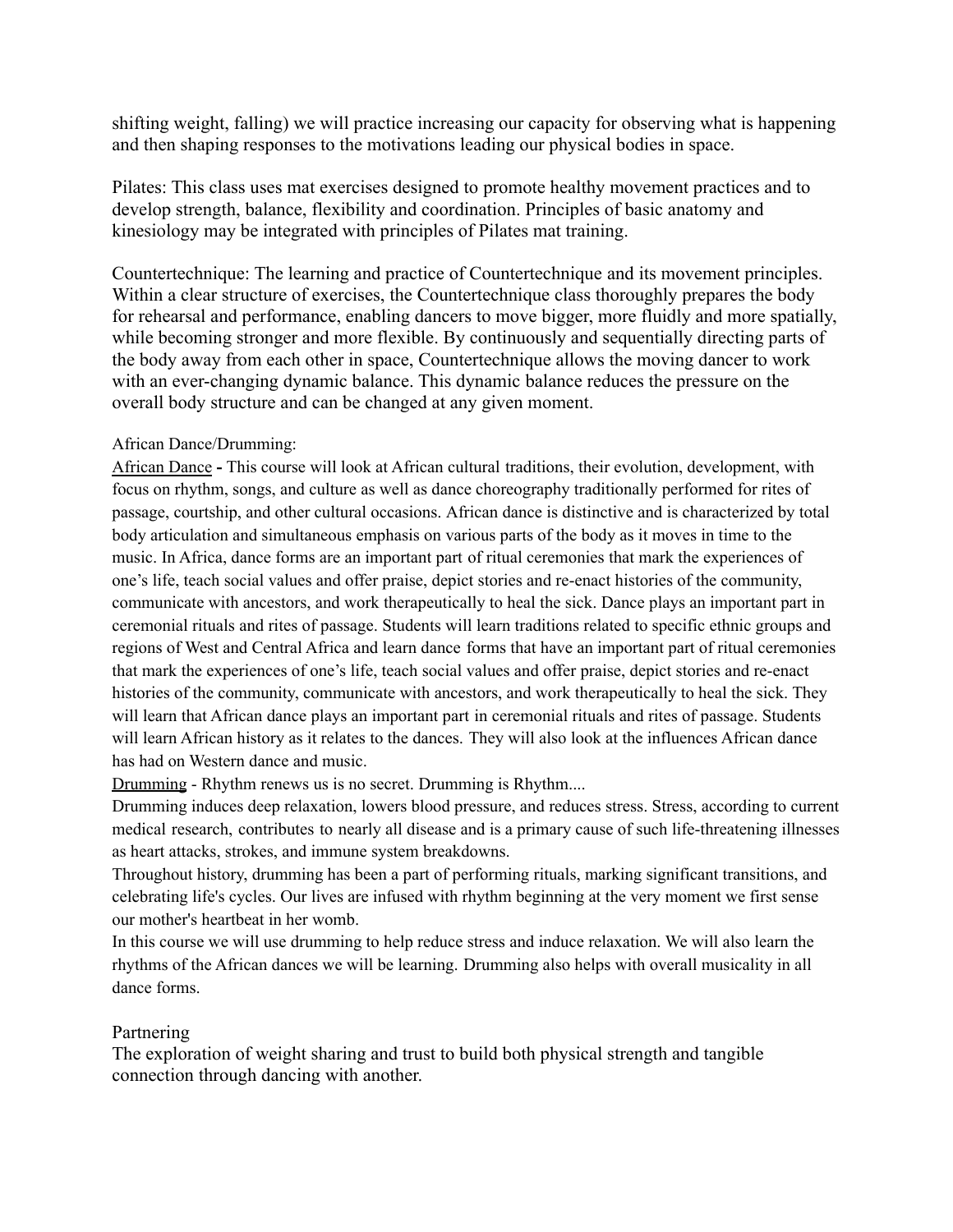# **Learning Objectives**

This technique class is fundamental to the Dance BFA and is intended for the intermemiate level BFA Dance major. It provides the foundation for all other studies and experiences in the major and focuses on the creation and long-term refinement of dance technique. By the end of the semester, students will be able to:

- Employ the intermediate elements of dance technique in a variety of forms.
- Demonstrate awareness of musicality, dynamics and phrasing.
- Participate in dialogue concerning theories, contexts and history of the forms studied.
- Practice professionalism in all forms.
- Contribute to a healthy studio atmosphere with high levels of engagement, participation, collaboration, respect for faculty/visiting artists, fellow dancers and support of colleagues and peers.
- Complete a self-assessment of one's own progress in course material.
- Sequence complex phrase work, and verbally and physically apply concepts to those phrases.
- Identify and synthesize commonalities and contrasting qualities in diverse dance forms to enhance personal artistry and technical proficiency.

#### **Prerequisite(s): DANC 110**

# **Required Materials**

Readings or videos may be assigned relating to specific choreographers and forms studied.

## TECHNOLOGICAL PROFICIENCY AND HARDWARE/SOFTWARE REQUIRED

Students will need an electronic device with access to Zoom, Blackboard and TeamUp for this course. They are asked to familiarize themselves with these three interfaces. Please see the links below for technology support.

## **Description and Assessment of Assignments**

## **EMBODIED PRACTICE (60%)**

Each professor will create EMBODIED PRACTICE and classroom expectations. The Embodied Practice Addendum will be posted under "Syllabus" on Blackboard by the end of Week 3.

## **JOURNAL (30%)**

Students will utilize the "Journal" feature on Blackboard as a space for self-reflection on their self-determination and accountability as well as mental, physical and spiritual well-being.

The overarching prompt is:

"During this transitional period, what has shifted, complicated, supported or challenged you and/or your practice?"

Journals will be **due on the following Mondays at 9:00am Week #6:** Monday, September 27 **Week #12:** Monday, November 8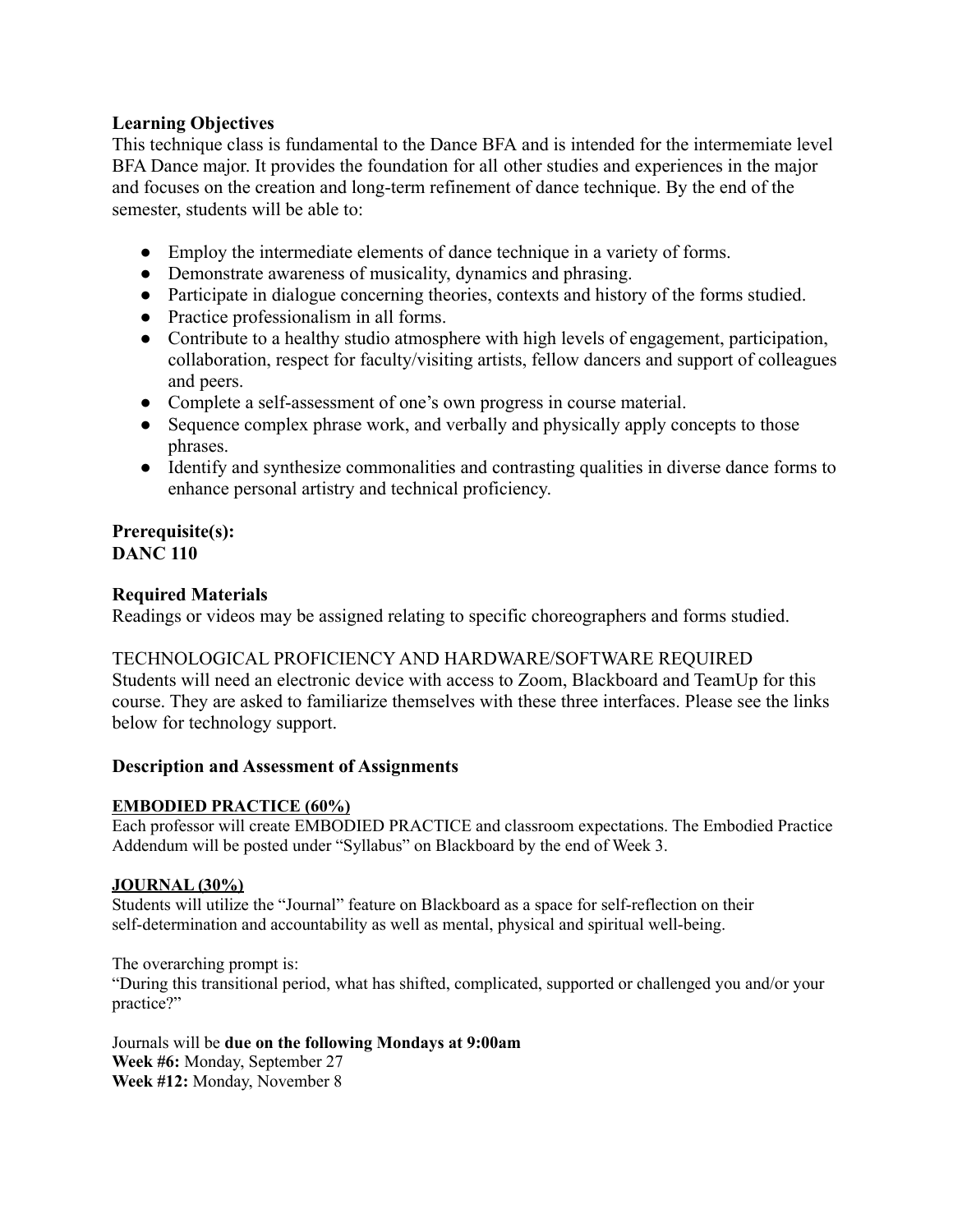Journal entries can be informal and should be approximately 200 words (or a long paragraph) in length. Worth 100 points each, no submissions will be accepted one week after the due date.

**FINAL CYPHER (10%)** For the final exam, students will meet for a session to reflect on the semester. A discussion prompt will be provided prior to the exam date. **Attendance at the final exam is mandatory and part of the grade for this course.**

The final meeting of this class will take place according to the USC Schedule of Classes Final Exam Schedule:

## **210 Monday, December 13 11 a.m.-1 p.m.**

Please check your USC email at least once every 24-hours.

## **Grading Breakdown**

| <b>Assignment</b>        | $%$ of<br>Grade |
|--------------------------|-----------------|
| <b>Embodied Practice</b> | 60%             |
| Journals                 | 30%             |
| Final Cypher             | 10%             |
| Total                    | 100             |

## **Grading Scale**

Course final grades will be determined using the following scale.

**A = 95-100 A- = 91-94 B+ = 88-90 B = 85-87 B- = 81-84 C+ = 78-80**  $C = 75-77$  $C = 71 - 74$  $D+ = 67-70$  $D = 64-66$  $D = 61-63$  $F = 60$  or below

## **Course-specific Policies (Assignment Submission, Grading Timeline, Late work, and Technology)**

## **Assignment Submission**

Journals for this course are to be submitted on Blackboard.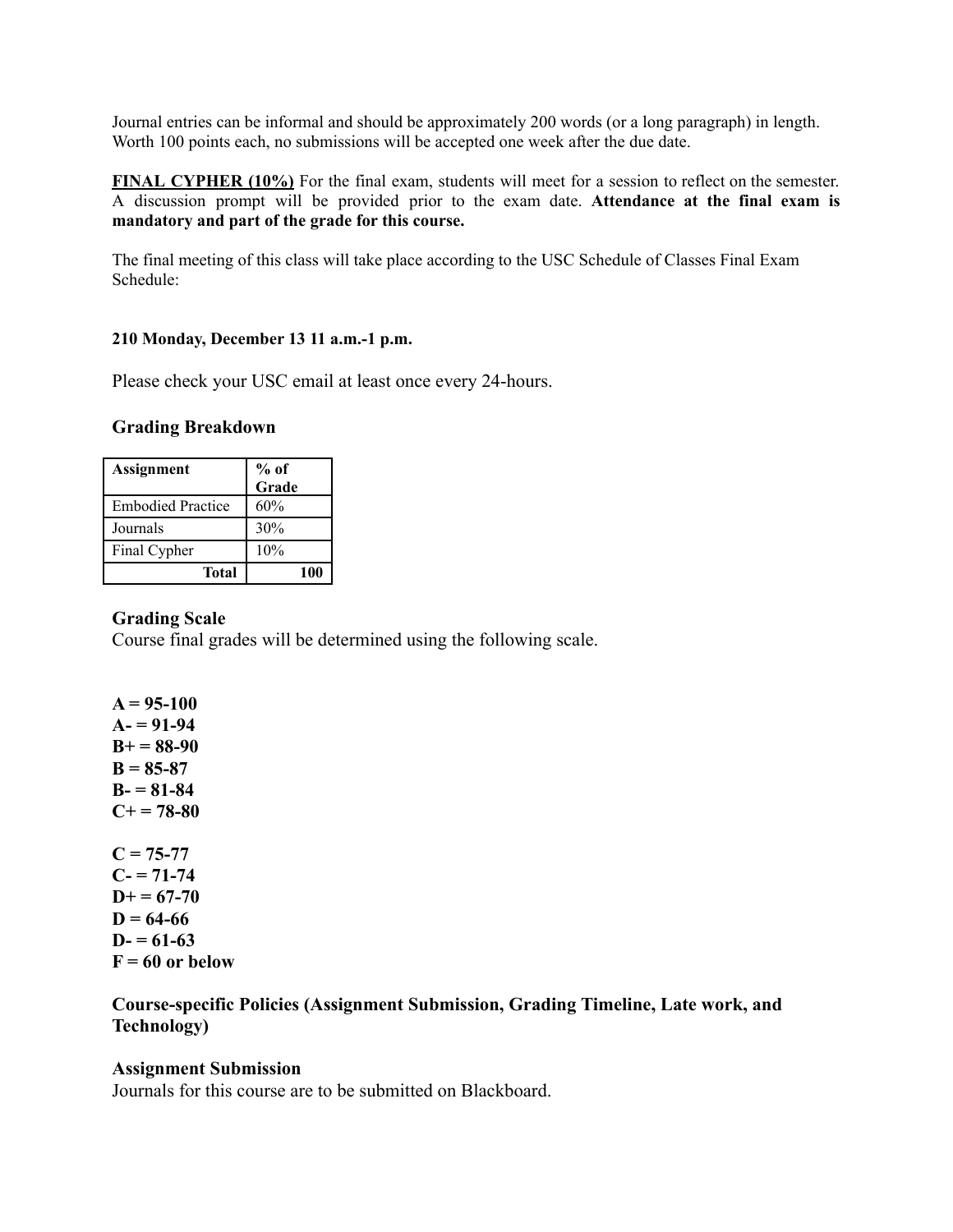## **Grading Timeline**

Assignment grades will be posted to Grade Center two weeks after submission.

## **Late work**

See "late submission policy" and under "Journals" for journal submissions.

## **Technology in the classroom**

## VIDEO & SOCIAL MEDIA POLICY

Any footage captured during the course of a class (defined as lecture, technique, rehearsal or performance) may not be reposted on any social media channels (outside of Blackboard), now or in the future, without prior written approval from the professor. Violations of this provision may be referred to Student Judicial Affairs and Community Standards.

## **Grading Dispute Note**

We want to make sure that your grades reflect your performance. If you feel there is an error in the grading, please let me know. To dispute a grade, you must request a review by email no sooner than one week and no later than two weeks from the date the grade was published on Blackboard. In the email you must identify yourself and the assignment you are questioning. You must provide a specific argument for the grade change.

#### **Attendance**

In order to participate fully in this course, students are expected to be in class, on time and present. It is the student's responsibility to notify the instructor in advance if a class will be missed.

Physical and Mental Wellbeing is crucial to being a performing artist. We are committed at USC Kaufman to assisting our students exceed their potential. If you have a medical appointment (i.e physician, physical therapy, psychology/counseling, dietetics, etc.) we ask that you attempt to schedule your appointments around class schedules. If your appointment time can only be scheduled during class time, this is an excused absence. Please inform the course coordinator that you have a medical appointment *prior* to the class. You do not need to clarify the type of medical appointment you are attending if you choose.

## **Classroom norms [Expectations]**

Participation includes: being attentive and focused; actively participating in physical exercises, discussions, and group activities; asking thoughtful questions; coming to class fully prepared; and exercising personal responsibility and consideration of others at all times. Your attention during class time is greatly appreciated, and also required. Additional expectations may be laid out by your instructor in the Embodied Practice Addendum to be found under "Syllabus" on Blackboard by the end of Week 3.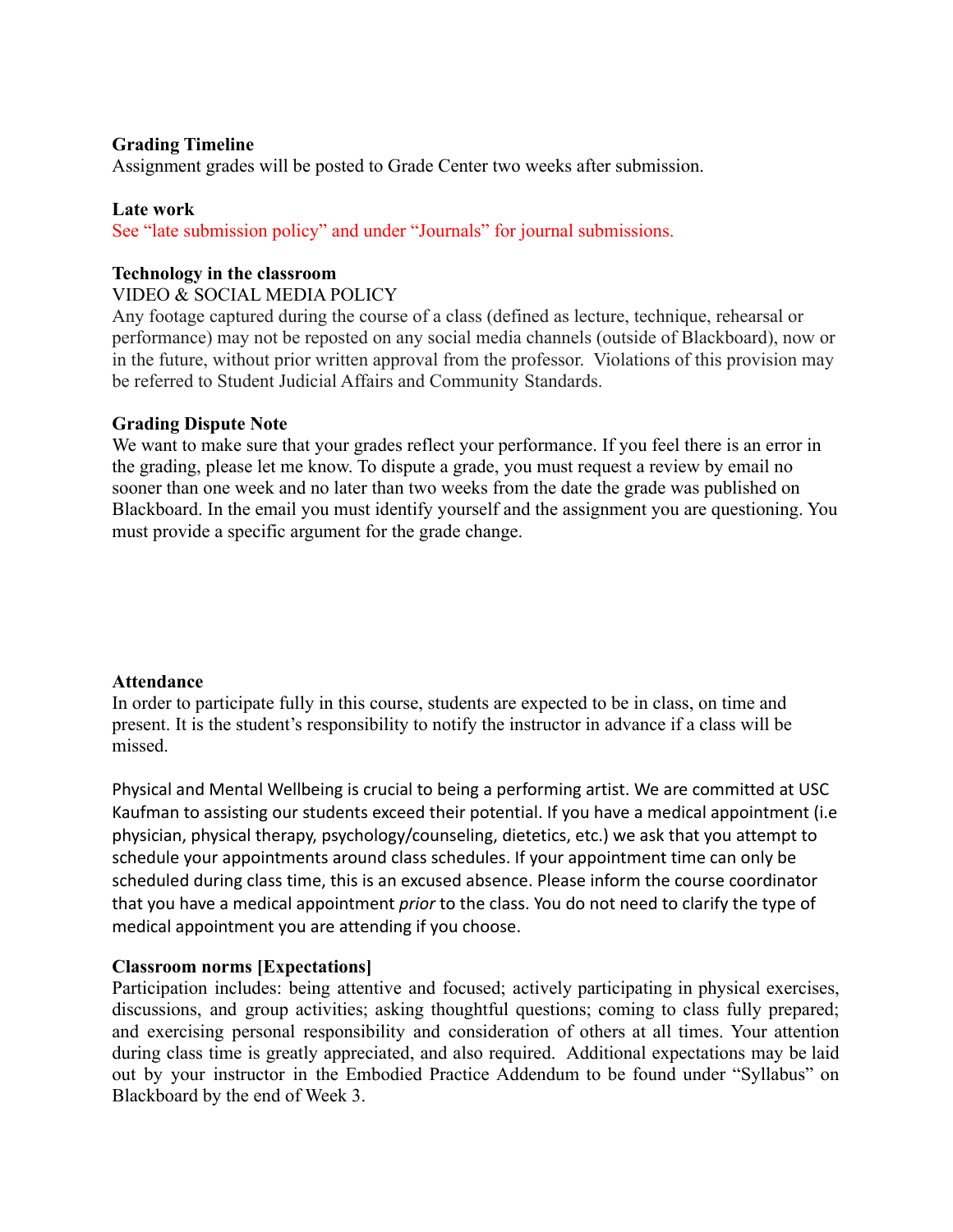Students are expected to do the following: Attend class every day

- Be prepared for each class with pre-warm-ups necessary for the health and wellbeing of the student's body
- Learn and remember all assigned combinations for each class
- Attend all guest classes and guest lectures
- Communicate with instructor if ever unable to meet these classroom expectations

## **DRESS CODE**

There is no formal uniform for the USC Glorya Kaufman School of Dance. However, it is expected that, out of respect for the art form, dancers take pride in how they present themselves.

## INJURIES:

Students with serious injuries that require sitting out of class for more than three (3) days should follow the guidelines outlined in the **Student Injury Plan.** If you need to sit down during class, it is your responsibility to tell your instructor.

## **COURSE SCHEDULE**

| Monday    | $9:00$ am-10:20am<br>10:30am-11:50am | <b>Ballet</b><br>Countertechnique            |
|-----------|--------------------------------------|----------------------------------------------|
| Tuesday   | $9:00$ am-10:20am<br>$10:30-11:50am$ | *African Dance & Drumming or Ballet<br>House |
| Wednesday | 9:00am-10:20am<br>$10:30$ am-11:50am | <b>Ballet</b><br>Countertechnique            |
| Thursday  | 9:00am-10:20am<br>$10:30$ am-11:50am | *African Dance & Drumming or Ballet<br>House |
| Friday    | $9:00$ am-10:20am<br>10:30am-11:50am | <b>Ballet</b><br>Partnering                  |

\*On T/TH/F Breakout Days, students are expected to attend the classes to which they have committed.

## **Weekly schedules (subject to change) will be posted on Teamup.**

#### **Special Days Fall 2021**

Friday, August 27 – No Technique – School-wide Wellness Fair Monday, September 6 – HOLIDAY: Labor Day Tuesday, September 7 – Guest Artist for 9:00am and 10:30am Ballet Classes: Pablo Piantino Wednesday, September 8 – No 10:30am Class – School-wide Wellness Meeting with Dr. Greco Monday, September 13 – Collab Lab replaces 9:00 (AMc & AO) and 10:30am (DS & TB) Ballet Classes Tuesday, September 21 – Kaufman Wellness Day – No Technique Monday, October 11 - Collab Lab replaces 9:00 (SK & JK) and 10:30am (MD & TBD) Ballet Classes Thursday & Friday, October 14-15 – HOLIDAY: Fall Recess Wednesday, October 27 - Kaufman Wellness Day – No Technique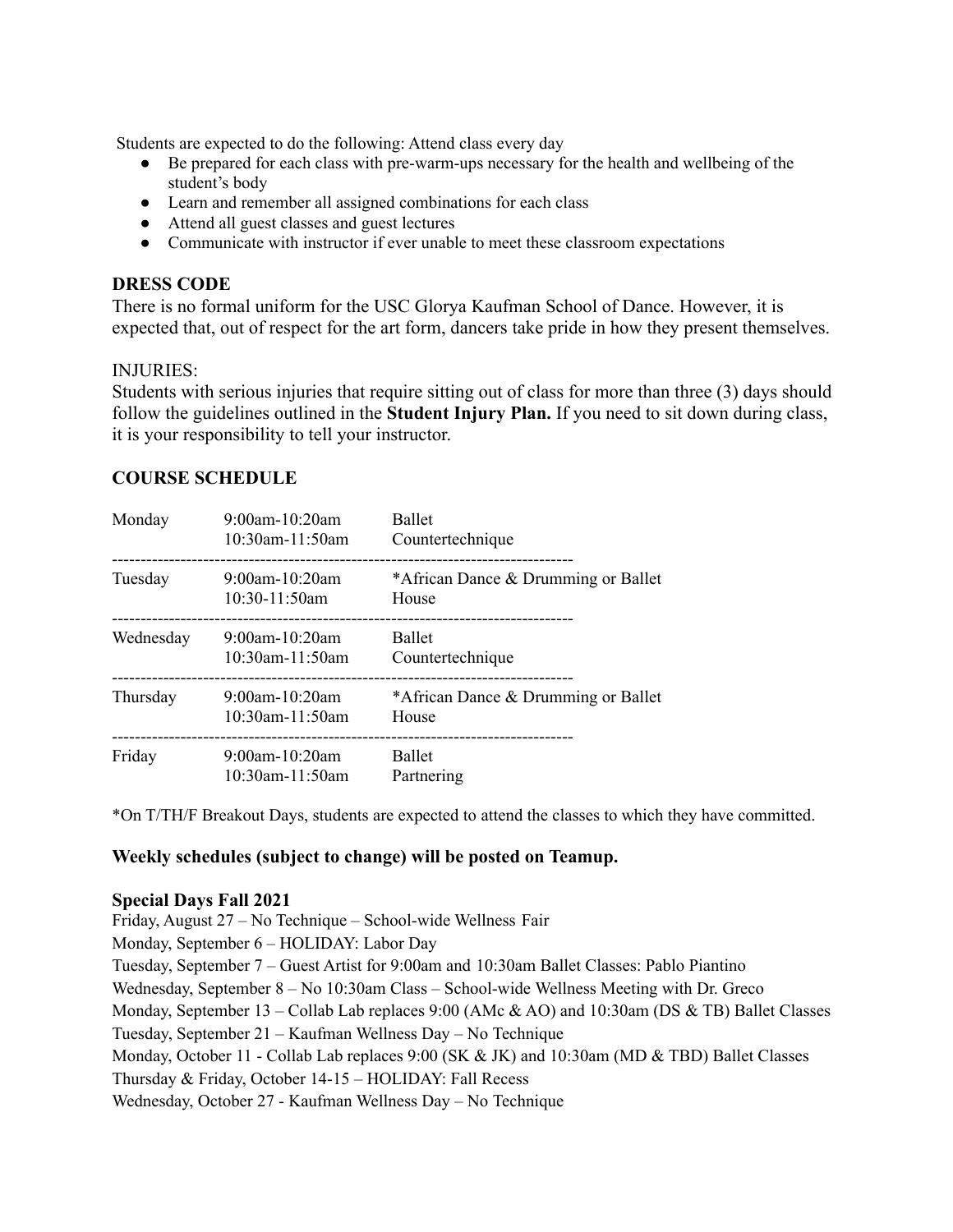Monday, November 8 – Collab Lab replaces 9:00 (AMar & PC) and 10:30am (JSpi & DS) Ballet Classes Weeks #14  $& 415$  – Taper Schedule – One Class per day November 24-28 – HOLIDAY: Thanksgiving Friday, December 3 – Last Day of Instruction

# *KSOD Policies*

**Mental and Physical Health at Kaufman – see last pages of Syllabus for more information Student Health:** phone number (213) 740-9355 (WELL). On call 24/7 Free and confidential mental health treatment for students, including short-term psychotherapy, group counseling, stress fitness workshops, and crisis intervention. Dr. Greco: Kelly.Greco@med.usc.edu Marisa Hentis: Hentis@usc.ed

## **Names and Pronouns**

If you want to be called by a different name or wish to be referred to by a different gender pronoun than the one under which you are officially enrolled, please let me know. Students are expected to respectfully refer to each other by their preferred names and pronouns in class. In our classroom and at USC, every student has the right to be respected and referred to by their name and pronouns that correspond to their gender identity. Pronouns are words we use in place of names (e.g., he/she/they/ze), and for some people, they are an inherent piece of their identity. At any point through the course, please feel free to share with me if you would like me (and your classmates) to address you in a different way. I will not tolerate misgendering and disrespect of people's names and pronouns in our classroom.

# **Equity, Diversity and Inclusion**

This class takes place at a university committed to equity for all students, where diversity and inclusion are considered critical to the academic environment. In this classroom, free speech is respected, and civil discourse is expected, with a safe learning environment the priority. We will endeavor to use language that is respectful—sometimes being inquisitive and creative, because language changes all the time—particularly when it comes to differences in age, ethnicity, gender identity or expression, race or socioeconomic status.

## **"Call-In" Agreement**

We as Kaufman faculty support conversations surrounding racial justice and encourage fostering a culture of calling people IN to the conversation as opposed to calling people out.

## **Statement on Physical Contact**

As an embodied art form, dancing is a physical and an emotional act. In the process of studying dance, students often experience physical contact with their instructors and peers. Faculty members may use touch to provide proprioceptive and kinesthetic feedback to students; they may use touch to correct alignment, improve technique, and promote healthier movement practices. In some classes, particularly those involving partnering, students' will experience physical contact with their peers. As developing artists experimenting with modes of expression, students may also experience a variety of emotions in the classroom. As such, it is imperative that the studio-classroom be a safe, inclusive, and respectful space for all students and faculty.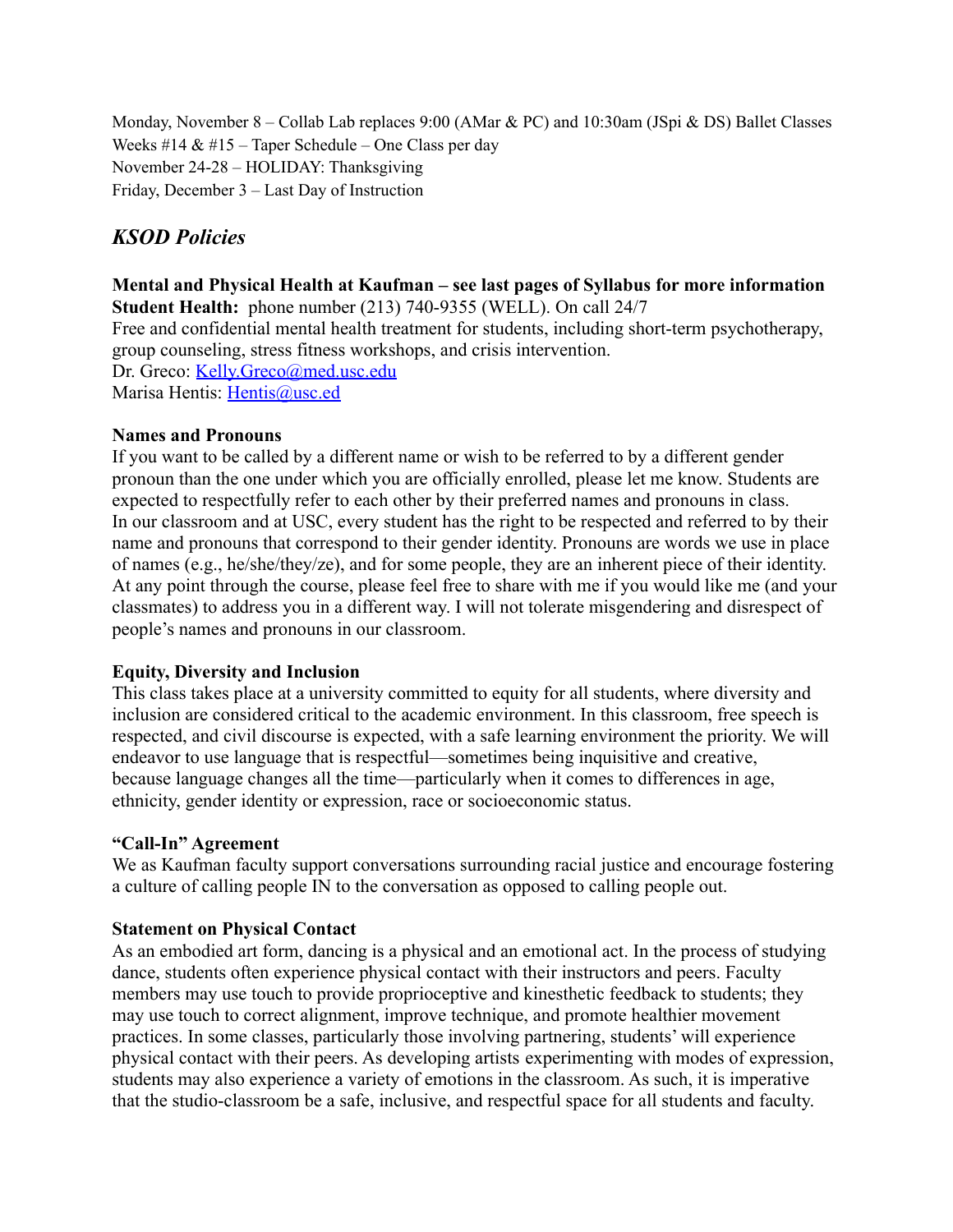Open and honest communication and respectful and considerate interactions are always expected and are a fundamental requirement of studying in the USC Kaufman School of Dance. Unless otherwise articulated to a faculty member or peer, consent to discipline-specific and appropriate touching is assumed. Students always have the right to revoke that consent and should express any discomfort they feel in the classroom to the faculty instructor or Vice Dean immediately. USC Kaufman seeks to nurture compassionate artists who respect the dignity, humanity, and personal embodied experience of all individuals.

# **Music Rights Agreements**

The University of Southern California maintains blanket licensing agreements for music with the following organizations: American Society of Composers, Authors and Publishers (ASCAP), Broadcast Music, Inc. (BMI), Society of European Stage Authors and Composers (SESAC), and Global Music Rights (GMR). This gives the University, and its affiliate organizations, the ability to play music in specific situations ON THE CAMPUS without paying royalties to the artist. These situations include live performance, background and house music in performing arts spaces and hospitality venues, on the student radio station, and on the USC.edu domain. When choosing music for student choreography and performance, it is important to remember to stick within the repertory of these rights granting organizations or within the public domain (see below). Please be aware, that though USC does pay for these licensing, it ONLY covers live performance and the other criteria listed above when on the campus and usage by USC and its affiliates. This DOES NOT protect the student when posting their work on websites that monetize content, including social media and YouTube, or for use for self-promotion and public facing content. This is considered out of the bounds of the agreement and would require the student to enter into an agreement with the artist and their representation. In order to check if a piece of music you would like to use is within the grounds of the USC agreements, please refer to the online catalogs that the rights granting organizations provide:

ASCAP: <https://www.ascap.com/repertory> BMI: <https://repertoire.bmi.com> SESAC: <https://www.sesac.com/#!/repertory/search> GMR: <https://globalmusicrights.com/search>

Additionally, should you have any questions or need help to determine if a piece of music falls within the bounds of these agreements, please feel free to reach out to the Kaufman Production Coordinator (saccoman@usc.edu).

# **Public Domain**

In the United States, artists or their trusts/organizations hold copyrights on work created for the life of the author plus seventy years. Beyond this, the creator's repertoire is considered in the public domain and does not require licensure to use. For example, some bodies of work that fall within the public domain are: the choreography of Marius Petipa, the music of Camille Saint-Saens, and the operas of Guiseppe Verdi. Please be aware that though this does mean the work itself is in the public domain, it may not specifically mean that the performance and/or recording is as well. If there is a band/orchestra/performer listed, (this may not always be the case) please make sure that they and/or their repertoire are represented by one of the rights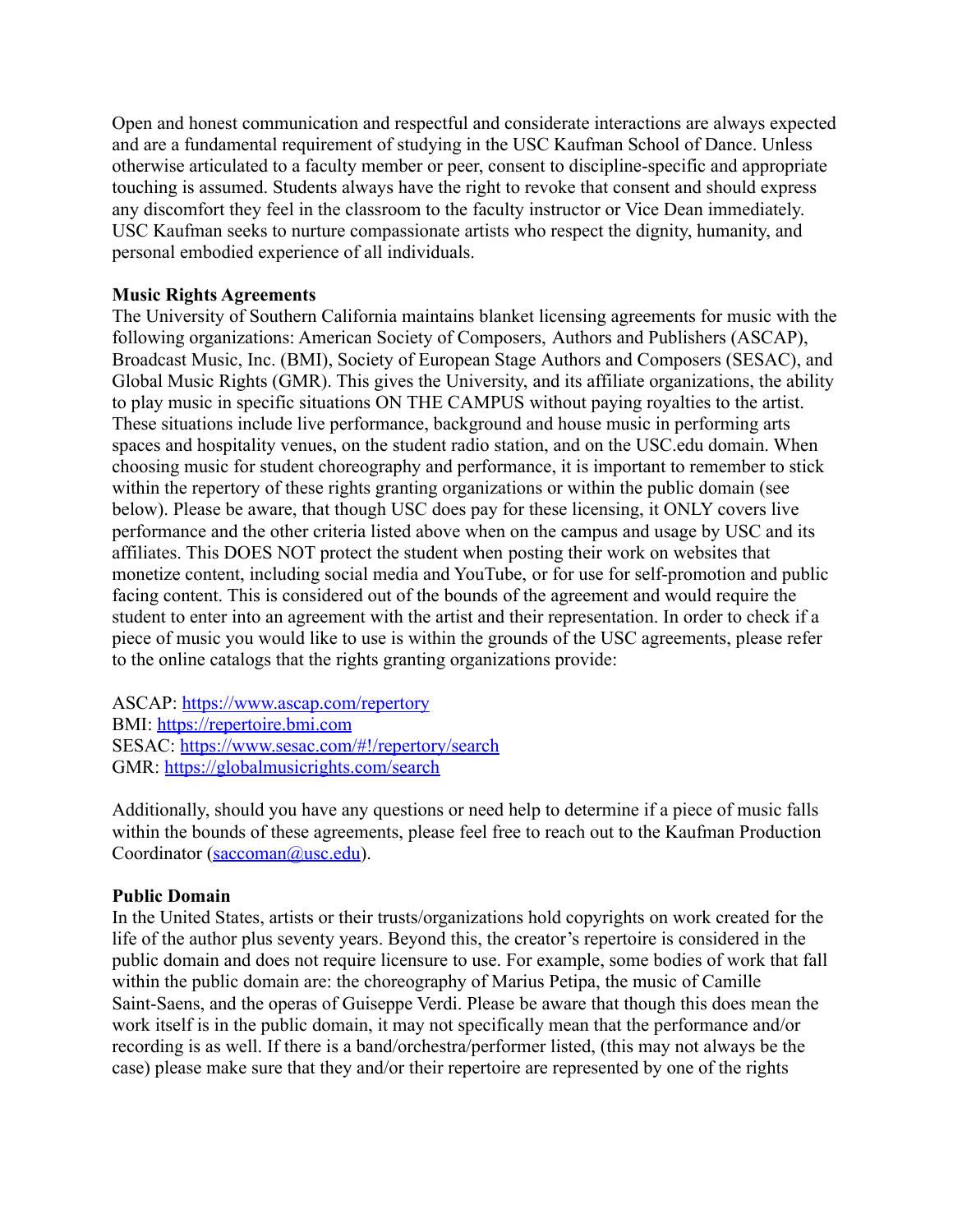granting organizations listed above. Again, should you have questions or need assistance, please feel free to reach out to the Production Coordinator.

# **Emergency Plan**

In the event of a university-wide emergency, guidance and directions will be shared by Campus Emergency Operations in all available outlets, including the website and TrojanAlerts. Students are encouraged to maintain close contact with all available communications avenues for updates to university operations. USC Kaufman will abide by all university protocols and recommendations. If the Kaufman Dance Center is not available when classes resume, students can receive updates from the school's Departmental Operations Center (DOC) on Ramo Lawn (between the Thornton School of Music and Norris Cinema, close to the Bing Theatre).

# *USC Policies*

# **Technological Proficiency and Hardware/Software Required**

Students will need an electronic device with access to Zoom and Blackboard for this course. They are asked to familiarize themselves with these two interfaces. Please see the links below for technology support.

# **USC Technology Support Links**

[Zoom information for students](https://keepteaching.usc.edu/students/student-toolkit/classroom/zoom/) [Blackboard help for students](https://studentblackboardhelp.usc.edu/) [Software available to USC Campus](https://software.usc.edu/)

# **Synchronous Participation**

In general, students should plan to attend every synchronous session for the classes in which they are enrolled, irrespective of when it occurs in their time zone.

# **USC Shibboleth Log In**

Students are expected to be signed-in to their USC account prior to the start of each Zoom class session to ensure a safe and smooth experience for all students.

# **USC's Nine International Offices**

Support for international students is also available through USC's offices in Beijing, Shanghai, Hong Kong and South China, Taiwan, South Korea, India, UK and Europe, Brazil, and Mexico. Additional details and contact information can be found at [https://global.usc.edu/global-presence/international-offices/](http://click.comms.usc.edu/?qs=c79d21e58ec0c0385407e9af52d74744c7d898474dab66d4963816ae0f15c672d2e4c5d0df213a49a55b55494b5ffe13afbf57b2693386b1).

# **Religious Holy Days Policies**

University policy grants students excused absences for observance of religious holy days. You must inform the professor at least one full week in advance to request such an excused absence. You will be given an opportunity to make up missed work if necessary.

# *Statement on Academic Conduct and Support Systems*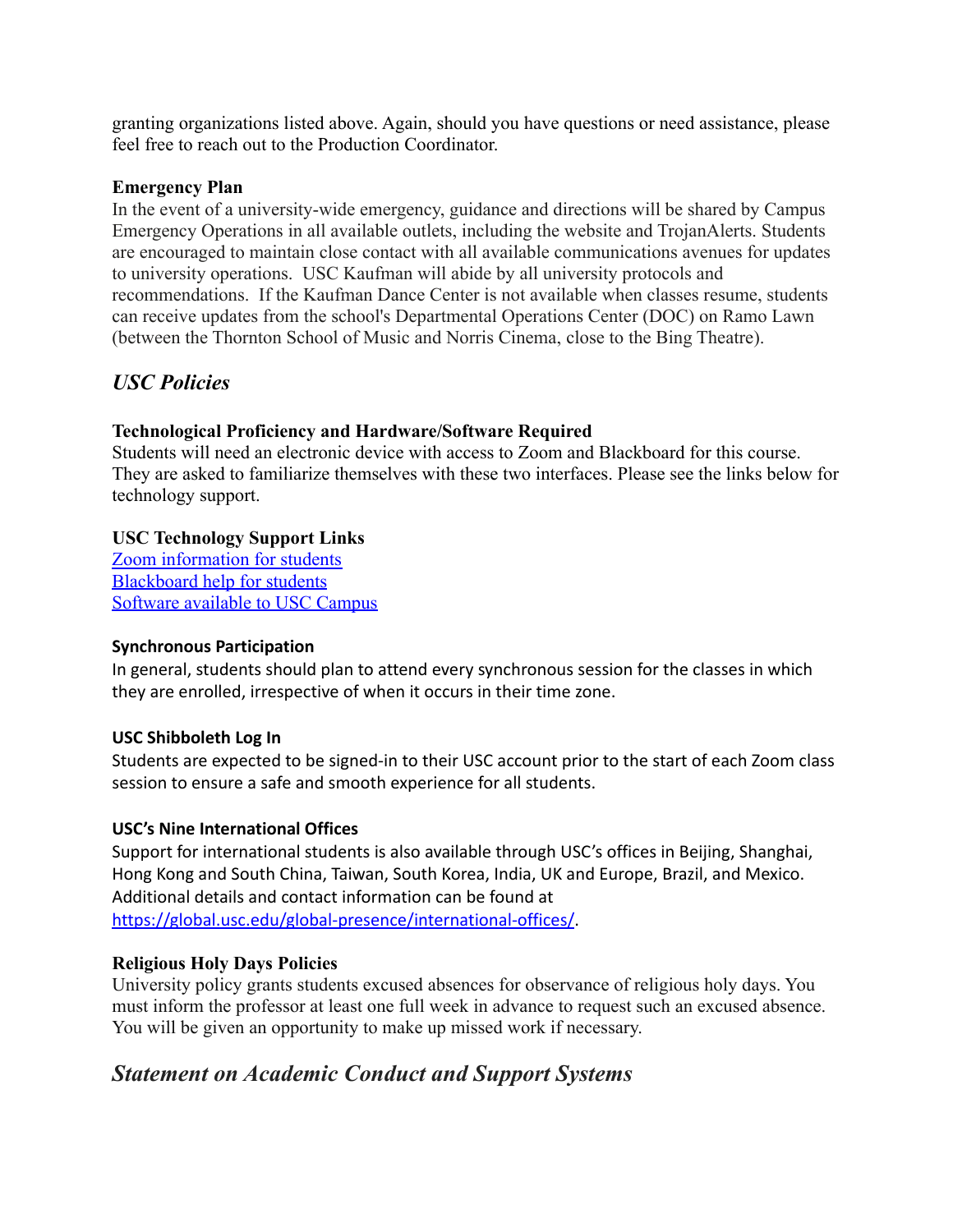[The current Statement on Academic Conduct and Support Systems is a required component of all USC syllabi and is updated regularly. Faculty should use the latest version of the Statement on Academic Conduct and Support Systems found in the [Curriculum Coordination Office's](http://arr.usc.edu/services/curriculum/resources.html) [Syllabus Template.](http://arr.usc.edu/services/curriculum/resources.html) The Statement below is current as of Spring 2021.

# **Academic Conduct:**

Plagiarism – presenting someone else's ideas as your own, either verbatim or recast in your own words – is a serious academic offense with serious consequences. Please familiarize yourself with the discussion of plagiarism in **[SCampus in Part](http://policy.usc.edu/scampus-part-b) B**, Section 11, "Behavior Violating University Standards." Other forms of academic dishonesty are equally unacceptable. See additional information in [SCampus and university policies](http://policy.usc.edu/scientific-misconduct) on scientific misconduct.

# **Support Systems:**

[Counseling and Mental Health](http://studenthealth.usc.edu/counseling) phone number (213) 740-9355 (WELL) On call 24/7 Free and confidential mental health treatment for students, including short-term psychotherapy, group counseling, stress fitness workshops, and crisis intervention.

# [National Suicide Prevention Lifeline](http://suicidepreventionlifeline.org/)

Phone number 1 (800) 273-8255 On call 24/7 Free and confidential emotional support to people in suicidal crisis or emotional distress 24 hours a day, 7 days a week.

## [Relationship and Sexual Violence Prevention Services](http://studenthealth.usc.edu/sexual-assault) (RSVP)

Phone Number (213) 740-9355(WELL), press "0" after hours On call 24/7 Free and confidential therapy services, workshops, and training for situations related to gender-based harm.

# [USC Office of Equity, Equal Opportunity, and Title](https://eeotix.usc.edu/) IX

Phone number (213) 740-5086 Title IX Office (213) 821-8298 Information about how to get help or help someone affected by harassment or discrimination, rights of protected classes, reporting options, and additional resources for students, faculty, staff, visitors, and applicants.

[Reporting Incidents of Bias or Harassment](https://usc-advocate.symplicity.com/care_report/index.php/pid251030?)

Phone number (213) 740-5086 or (213) 821-8298 Avenue to report incidents of bias, hate crimes, and microaggressions to the Office of Equity, Equal Opportunity, and Title IX for appropriate investigation, supportive measures, and response.

[The Office of Disability Services and Programs](http://dsp.usc.edu/) Phone number (213) 740-0776